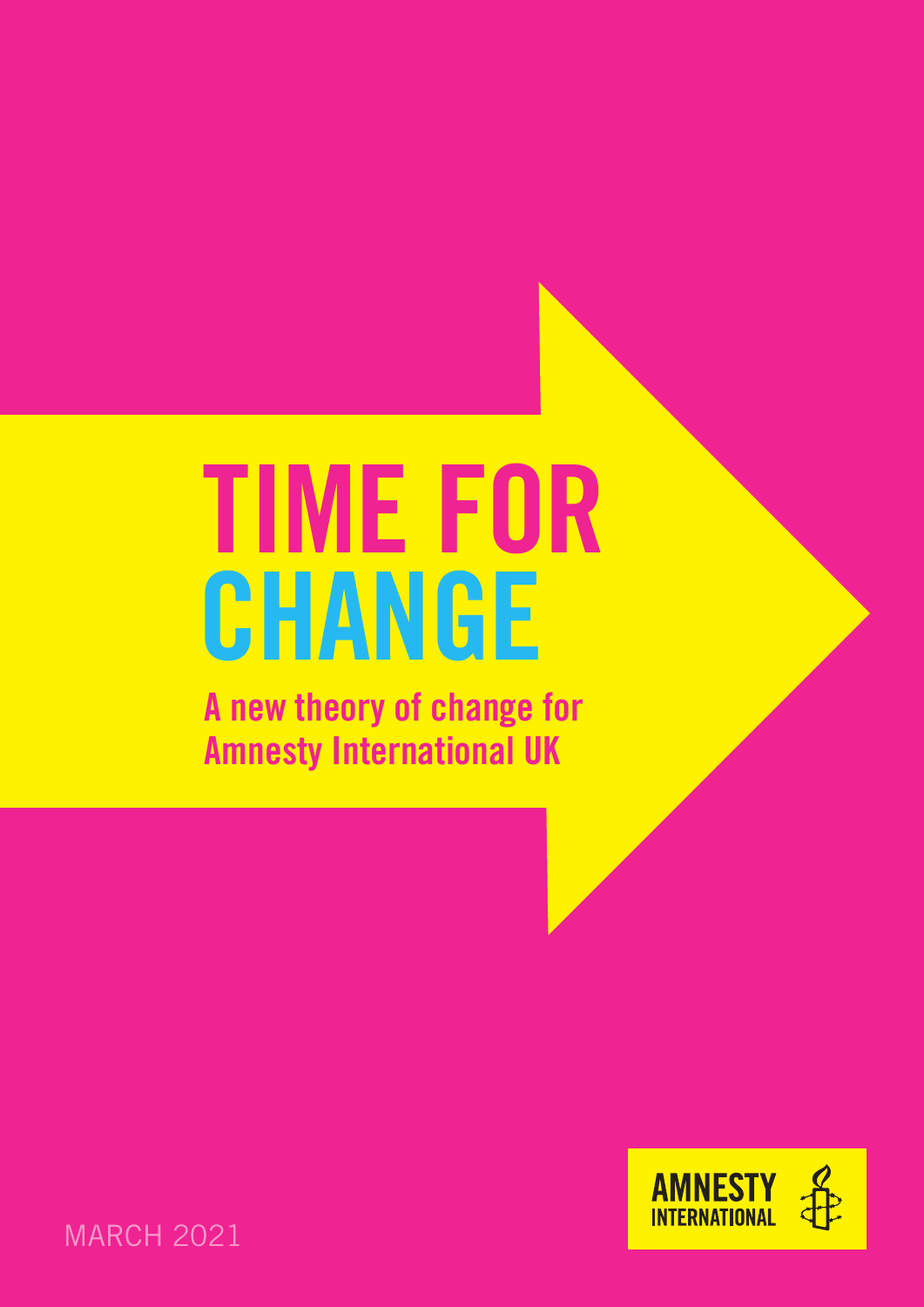# **TIME FOR CHANGE**

# **CONTENTS**

| 1              |                                                                    |  |
|----------------|--------------------------------------------------------------------|--|
| $\overline{2}$ | - Summary of internal and external analysis                        |  |
| $\overline{3}$ | - Amnesty International UK's role in the wider human rights sector |  |
| 4              | - Who else is operating out there and what can we learn?           |  |
| 5              | - Short narrative version                                          |  |
| 6              | - From vision and mission to strategic goals                       |  |
| 7              |                                                                    |  |
| 8              |                                                                    |  |
| 9              |                                                                    |  |
|                |                                                                    |  |
|                | 11 External barriers to achieving our theory of change  14         |  |
|                | 12 Internal barriers to achieving our theory of change  15         |  |
|                | - An example                                                       |  |
|                |                                                                    |  |

**MARCH 2021**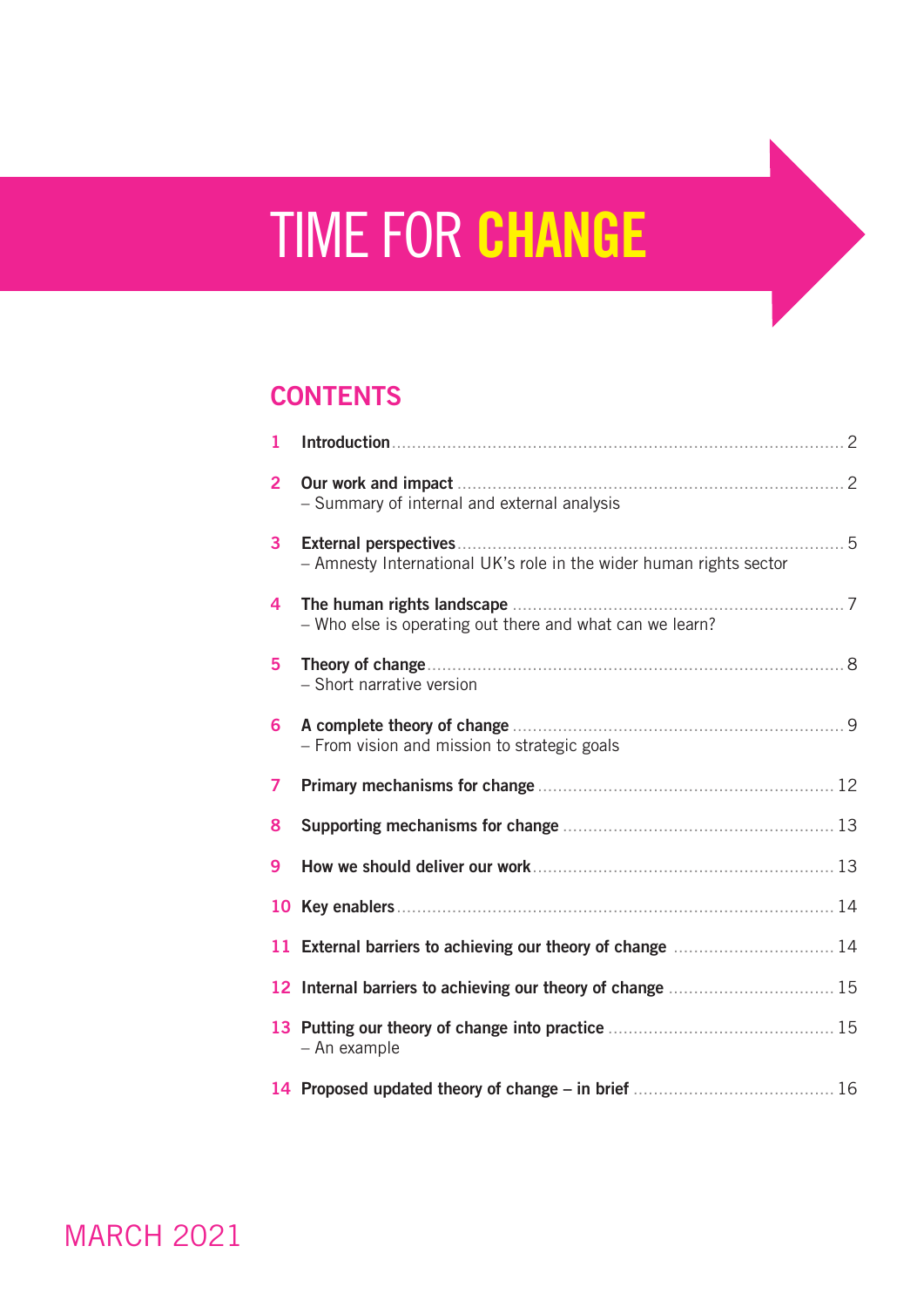# **Introduction**

We are proposing a new theory of change for Amnesty International UK for the period 2022-2030.A 'theory of change' is our attempt to understand how what we do will lead to the changes we seek on the issues we care about.It is a theory – one that must be tested – based on evidence from our work, and observations about the work of others. The theory of change:

- $\triangleright$  examines internal and external attitudes to us as an organisation, our brand, and our strengths and weaknesses, as well as the wider human rights context
- describes our current theory of change before proposing a new one that seeks to achieve three long-term outcomes: changing attitudes to human rights, building a powerful movement, and winning human rights victories.
- $\triangleright$  outlines the tools, resources and strategies we can use to achieve the objectives of the new theory of change
- looks at how we can put the new theory of change into practice.

We developed this theory of change in the second half of 2020, through wide consultation with staff across Amnesty International UK, activists and other supporters, and with input from the Boards and their Activism and Campaigns and Impact Sub Committees. The theory of change has been developed following a wide-ranging review of internal and external evaluations of our work over the last five years; analysis of how key audiences view Amnesty International and our work; a scan of the wider human rights sector; and a review of the UK and international human rights sector, as well as taking a lead from the strategic direction coming from the International Secretariat.

The bold direction set out in this paper is an evolution for Amnesty International UK, not a revolution. Work on civil and political rights, in particular freedom of expression will continue and be expanded; our decades long work on individuals at risk and human rights defenders will remain at the heart of what we do and who we are and Amnesty International UK will still be there when human rights crises occur, ready to respond using the full force of our movement.

Over the past decades we have ushered in huge successes on many different areas of work. From the Arms Trade Treaty to equal marriage in Northern Ireland, Amnesty International in the UK has had countless successes. Reflecting on the past five years we have seen more successes – on refugee rights, child rights, and on the lives of individuals and communities around the world. We know how to win and we are trusted and respected.

International work, work we are world leaders in, will continue determinedly. Over the next decade, as a leading Amnesty International section, we'll be campaigning vigorously alongside our colleagues around the globe, including almost certainly campaigning for the survival of Amnesty International offices in countries and territories opposed to our work.

But the times are changing – the context in which we operate is changing, and our ability to have an impact is changing. To meet these challenges we too need to evolve, bringing in new ideas about how change happens, and what is important to work on. We need to be – and are expected to be – relevant to the lives of people across the UK who see in Amnesty International an ally in their struggles.

The struggles happening right now for basic dignity, against racism, and in support of climate justice are intimately linked and tied to freedom of expression, assembly and association. We see movements for racial and climate justice being targeted, harassed, their leaders thrown in jails or killed.

As a movement that seeks to offer broad coverage of work on human rights, and seeks to partner and support individuals around the world demanding dignity, justice and freedom, we need to consider how we can meaningfully act on these issues, always adding value and deploying the most impactful interventions on anything we do.

Racism, hostile nationalism, and the climate crisis are casting long shadows across the world. As we go into the next decade and we start to change, we are clear that we are still Amnesty International: lighting a candle rather than cursing the darkness.

# 2 Internal and external analysis of the impact of Amnesty International UK's work

External analyses of the impact of our work provide useful insights but we still lack information in many areas, mainly because we do not have a consistent, systematic approach to monitoring, evaluation and learning. To inform our strategic planning, staff reviewed and compiled key findings from the internal and external evaluations listed below. The scope for this review was work carried out or evaluated over the five years of the last strategic period. In this version we have also considered feedback on previous Amnesty International successes, like the Arms Trade Treaty campaign, although the formal evaluation was out of scope for this project as that campaign ended in 2013.

- $\blacktriangleright$ Stop Torture and My Body My Rights external evaluation
- I Welcome external evaluation
- Write for Rights 2018 internal evaluation
- Write for Rights 2019 internal evaluation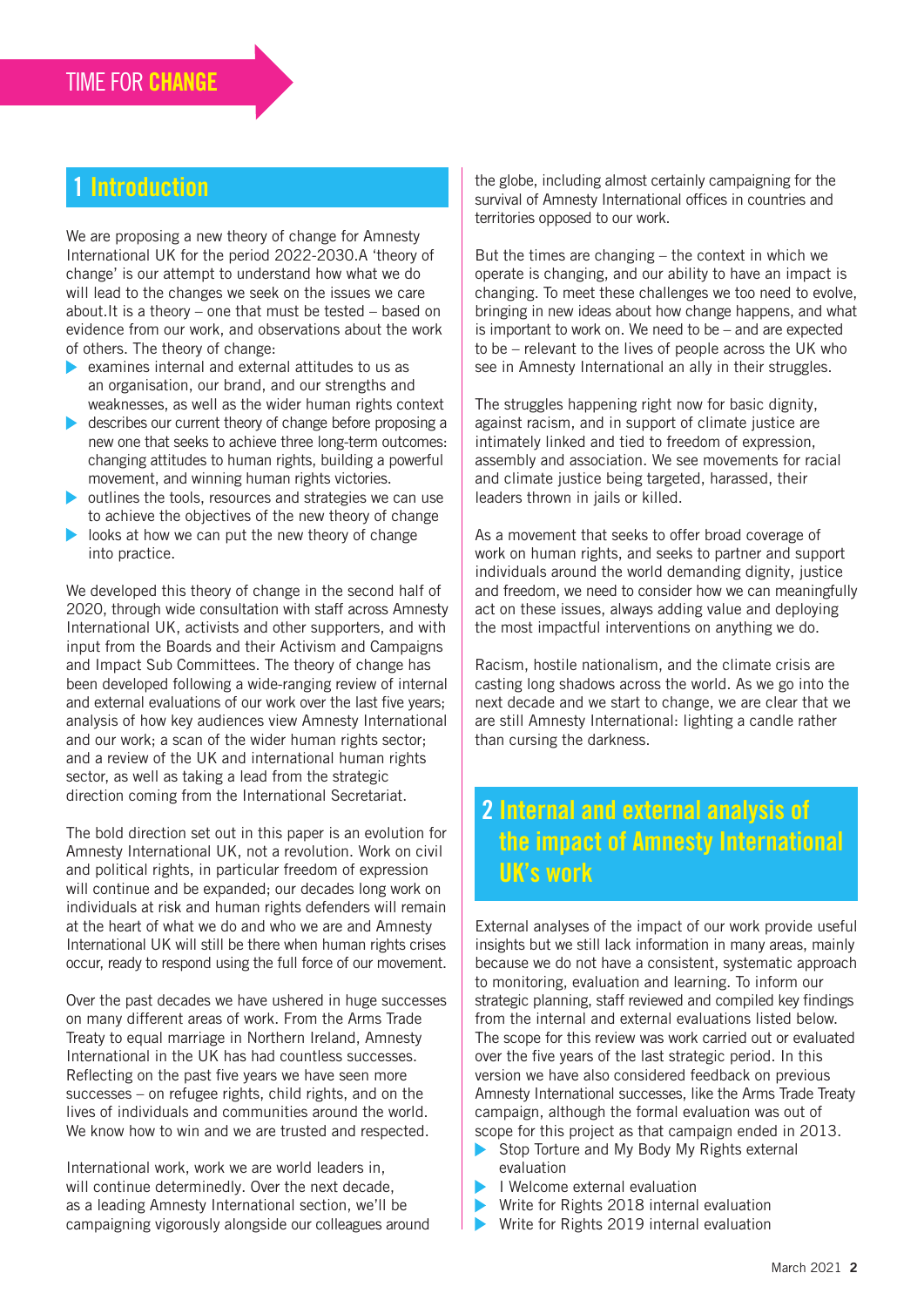# TIME FOR CHANGE

- Rise Up mid-term review conducted internally
- **Priority campaigns ongoing monitoring, evaluation** and learning (MEL)
- $\triangleright$  Our work in Northern Ireland anecdotal feedback on successful approaches
- $\triangleright$  Solidarity work, such as Pride Inside based on participant feedback
- The research and findings of the NCVO Human Rights in the UK report
- $\triangleright$  Our work with Syrian civil society internal reporting
- NFP Synergy reports (surveys of Parliamentarians) on our work on the Brave campaign and Nazanin Zaghari-Ratcliffe

From these, we have drawn seven important lessons.

#### LESSON 1

#### Our current approach to campaigning is achieving change, but primarily where our agenda overlaps with those in power

Our current approach to campaigning, in general, is one which takes quite a traditional approach to creating change. We identify a winnable ask, single out a key decision maker, map who influences them and roll out tactics to convince or pressure them to implement the change we're calling for. Over the years this has brought Amnesty International much success – from winning the Arms Trade Treaty to the establishment of the International Criminal Court. We have also been able to defend rights protections across several key areas – no mean feat given the prevailing political climate. However, over the past five years this approach has been challenging as a route to big change, and many similar organisations are reviewing their approaches to this kind of campaigning. As our domestic agenda has expanded we are facing more challenges with the government and this will demand us to be more innovative in our campaigning and advocacy if we are to achieve our strategic objectives.

Our campaigns focused on the domestic agenda, for example on Refugee Family Reunion and the Domestic Abuse Bill, are failing to deliver and we need to be prepared to adopt a different approach. We know from work with this and previous governments that work on domestic issues is much more challenging and our objectives face a lot of opposition.

We therefore need to be exploring how we can be more innovative and challenge some of the more orthodox approaches to campaigning. For example, we have seen how, over the past five years, we have been more effective when we are able to use the law to uphold or enforce human rights standards. This will be explored more in Lesson 5.

In contrast, when we are working on foreign affairs issues, for example on human rights defenders and on Individual at Risk cases like Nazanin our work is well received among parliamentarians and government (see NFP reports on Nazanin and Brave). Our Brave campaign made huge progress on our political asks and will leave a lasting legacy with human rights defenders. In these instances, our agenda and the agenda of government are much more aligned. The Foreign, Commonwealth and Development Office (FCDO), and the UK Government in general, are broadly supportive of the human rights agenda internationally. This extends into country specific work – where again, in general, the UK's business interests and strategic relationship generally indicate whether our issues will gain traction.

For example, our interests overlap in our work with the FCDO on Syria (the UK is not allied with the Assad regime) and this has led to major campaign success. The opposite is true of Israel and the Occupied Palestinian Territories, where the government has been unmoved by our campaigning.

This isn't to say that we should only work on issues that the UK Government is supportive of, quite the opposite in fact. The value of this lesson is to recognise that much of the change that is urgently needed in the UK and around the world is not currently on the political agenda – our job should be to shift the agenda and create the ground for that long-term change to happen, working beyond the current political horizon.

#### LESSON 2

#### Solidarity is still a key strength of the movement

Amnesty International's solidarity work boosts the morale of organisations, communities, and individuals. More than that it can increase their capacity, introduce them to new audiences, create new partnerships, and build support and profile for their work. In recent years we have given the people we work with and support a greater say over how we work together, seeking to understand the most meaningful contribution the Amnesty International movement can make to them and their work: this has been an overwhelmingly positive development and direction we need to continue in.

For example, Pride Inside, a creative initiative to support LGBT+ individuals and organisations to continue to host Pride season events 'inside' during the pandemic, was resoundingly successful. Participants say this boosted their profile and helped them reach new audiences and deliver events they could not have done alone. Working in partnership with smaller organisations led by rightsholders helps us foster stronger like-minded networks and, ultimately a stronger human rights sector.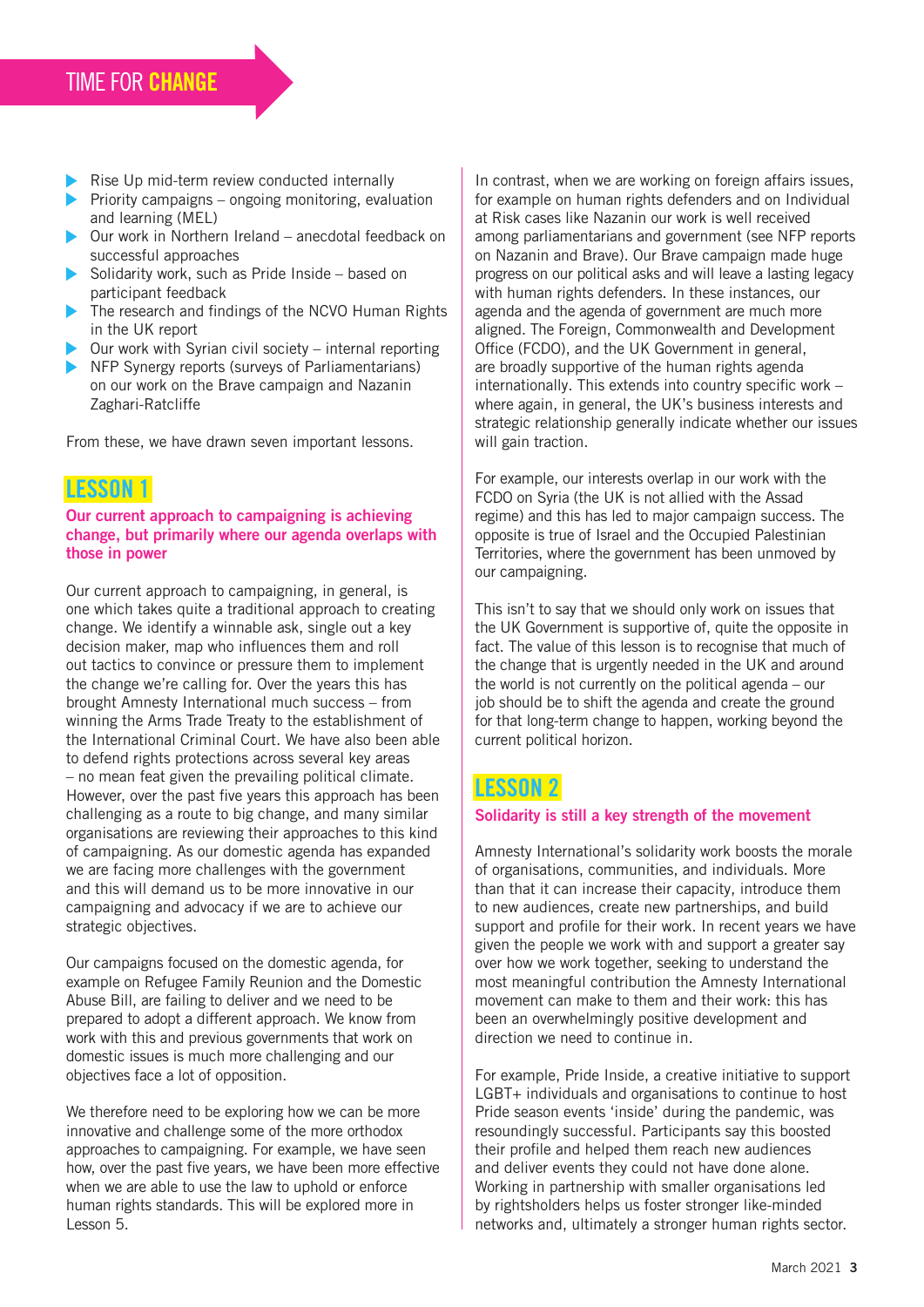This is important experience to build on.

#### LESSON 3

#### When we provide a framework for communities to organise around, they do. And unusual partnerships can have huge political impacts

The external evaluation of the I Welcome campaign rates Football Welcomes as a huge success. The project framework evolved from a weekend of activities to a range of sustainable community programmes, galvanised by a clear ambition and central organising idea. People want to be part of it – and it has had a significant impact in the lives of participants from the communities in which the clubs are based. It has helped Amnesty International bring positive messages about refugees to new, large and difficult-to-reach audiences, which we could not have achieved alone.

The 'political' nature of Football Welcomes is significant as clubs proudly extend solidarity and support to refugees, a highly marginalised and stigmatised group. These innovative partnerships allowed Amnesty International's messages about solidarity, rights, and common humanity to be repeated and amplified by messengers known to and trusted by audiences new to Amnesty International.

The Suffragette Spirit project and the Brave Human Rights Defender Awards are other good examples. Here our partnerships with local media outlets allowed us to get our messages out to a much wider audience than normal and get human right narratives into local communities.

#### LESSON 4

#### Effective research can drive change on domestic issues

Original research is the basis of Amnesty International's work internationally and we increasingly see its value and impact on domestic issues in the UK. The UK-focused reports, [Trapped in the Matrix,](https://www.amnesty.org.uk/files/reports/Trapped%20in%20the%20Matrix%20Amnesty%20report.pdf) [Without My Family,](https://www.amnesty.org.uk/files/2020-02/Without_my_family_report.pdf?bmYG2_9kNYxBEpy2gPZ_VJTU4pWZT7Ay=) [Toxic](https://www.amnesty.org/en/latest/research/2018/03/online-violence-against-women-chapter-1)  [Twitter](https://www.amnesty.org/en/latest/research/2018/03/online-violence-against-women-chapter-1) and [Cuts That Hurt,](https://www.amnesty.org/en/documents/eur45/4936/2016/en/) were published in the course of the last strategic plan. The impact of Without my Family remains to be seen, but the others all made a significant impact following publication, including with key targets. The findings of Trapped in the Matrix and subsequent advocacy work led to more than 370 people being removed from the police Gangs Matrix list.

#### LESSON 5

Amnesty International is increasingly using the law to great effect

The current political climate in the UK and

internationally makes persuasion or pressure-based campaigning a challenge, so, working with our International Secretariat (who are involved with every case), Amnesty International UK has increasingly been using the law as a tactic in creating change. Domestically we have intervened or otherwise supported cases on mass surveillance, child citizenship fees and UK arms sales to Saudi Arabia – all three resulted in positive outcomes, though the latter two are subject to appeals. Most notably, we also used the law to help bring about abortion reform in Northern Ireland. In October 2019, the UK government was legally obligated to ensure regulations for free, safe, legal and local abortion services were in place in Northern Ireland by 31 March 2020.

Internationally, organisations we have supported as part of our work on Syria have been instrumental in bringing to trial Anwar Raslan, former intelligence officer in the Assad regime, for war crimes using universal jurisdiction. He is the first former Assad regime official to be tried in this way.

Using the law through strategic litigation is an important tool that that enables us to increase the efficacy of our campaigning and advocacy work, by highlighting how government decisions and policies are failing to comply with human rights standards. The use of the law helps strengthen and consolidate our campaigning approach as it underpins a simple and engageable narrative that posits the campaign in a binary of 'right' versus 'wrong'.

The public work we have delivered around each of the above examples has helped build the external argument for the need to undertake litigation or judicial review; has helped narrow the focus of legal action; and it is through the campaigning and advocacy undertaken before an issue reaches legal proceedings that establishes the Government's position and desire (or not) to change that position.

#### LESSON 6

#### Working with human rights defenders is one of the most effective ways to create change

As noted, it is increasingly difficult for Amnesty International to influence the UK government when our interests clash domestically or internationally. It also appears that foreign governments are increasingly unlikely to act on the calls of UK citizens alone: we do not have good evidence that this type of activism has a significant impact.

But we do see significant impact achieved through working with human rights defenders and their organisations. In working with people like Sakris Kupila, Seyi Akiwowo, Vitalina Koval and Elżbieta Podleśna,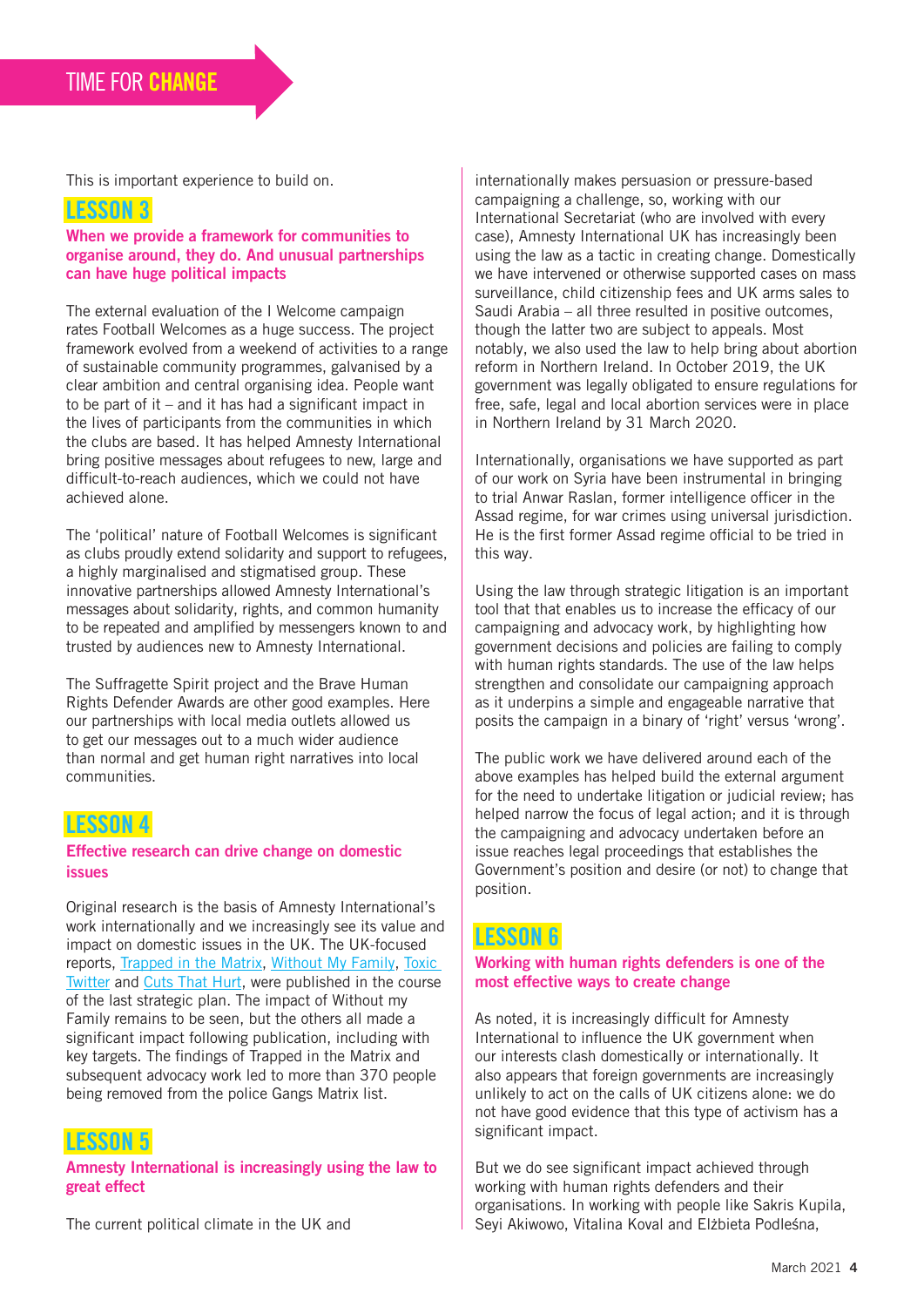we are supporting individuals and organisations best placed to have the biggest impact for their communities. Amnesty International's collaboration and support can help protect them, provide wider recognition and enable them to carry out their work safely and effectively. Another excellent example of this is our facilitation work with Syrian civil society groups.

This work helps us achieve our organisational objectives for the progressive realisation of human rights globally, and, in the most meaningful and direct ways, it helps to bolster the activities of communities fighting for those rights.

This is true of support we have provided to groups as well as individuals – including the Syrian Centre for Media, UK School Strike for Climate, Solidarity With Refugees; Welcome Cinema and Kitchen; and many others

## LESSON 7

#### Human rights education is transformational

All the feedback and evidence we have about our human rights education work indicates that it can have a transformational impact on people's lives, fostering a lifelong understanding of human rights and a commitment to campaigning and deeper engagement with the issues. There is a huge multiplier effect – one committed teacher or speaker can effectively engage hundreds more people in human rights. Programmes for activists, such as Activist Political Engagement (APE) and Rise Up, provide specific and impactful training.

#### Summary of the impact of our work:

- $\blacktriangleright$  We make some gains through insider work, predominantly on issues where our lobbying agenda overlaps with that of power holders.
- $\blacktriangleright$  The notable exceptions are when we litigate for change or have irrefutable evidence of harm.
- Supporting other organisations and human rights defenders builds credibility, is good for our brand, and empowers those who share our vision for human rights.
- When we create organising frameworks that people want to be a part of, we leverage massive resources and expand our reach.
- ▶ Unusual or unexpected partnerships have huge impact in relaying human rights messages to new audiences outside our echo chambers.
- $\blacktriangleright$  Human rights education supports and enhances our work across all of our objectives.
- $\blacktriangleright$  We are most effective working across the UK when we fully leverage and strategically target the different powers within devolved governments and make our work relevant and effective equally across England, Scotland, Wales and Northern Ireland.

#### LESSON 8

#### The four UK nations require very different campaigning approaches

Throughout the past five years it has become increasingly clear that the four nations of the UK are moving in different directions in terms of their promotion and protection for human rights.

In Northern Ireland we have seen huge steps forward in terms of rights protections, while major issues remain unresolved. In Scotland, the national government Is taking a much more progressive approach to rights protections than the Westminster administration. In Wales, a debate has begun about a possible Human Rights Act for Wales and the devolution of justice powers.

It's also the case that our target audiences across the four nations are very different in terms of their appreciation and understanding of human rights. We cannot continue to roll out generic campaigns, actions or even messages and expect them to have the same impact across the UK. Going forward, it is essential that our domestic campaigns have a nationally relevant focus, including ensuring any research we undertake on the UK takes devolution and different socio-political contexts into consideration.

# 3 External perspectives on Amnesty International

This section sets out the findings of an external analysis focusing on how non-Amnesty International staff groups – supporters, young people, journalists, political figures and other organisations – view Amnesty International UK.

#### Current and potential supporters like and respect Amnesty International but are unsure exactly what we do

Supporters see Amnesty International as aligned with their vision of a world with justice, human rights and freedom for all. Their deep belief in human rights triggers engagement with us, rather than interest in a specific case or issue. They respect Amnesty International for its inclusiveness, tenacity, fearlessness, and integrity. For them, our campaigning work is tangible, accessible, and offers a clear role for the collective. Yet even among this generally supportive audience, most could not pinpoint any specific Amnesty International successes. They also say we could be better at educating and emphasising our success stories.

Potential supporters (audiences beyond our supporter base), have a fundamental belief in universal human rights and justice. But this is not at the forefront of their concerns and other issues compete for their attention.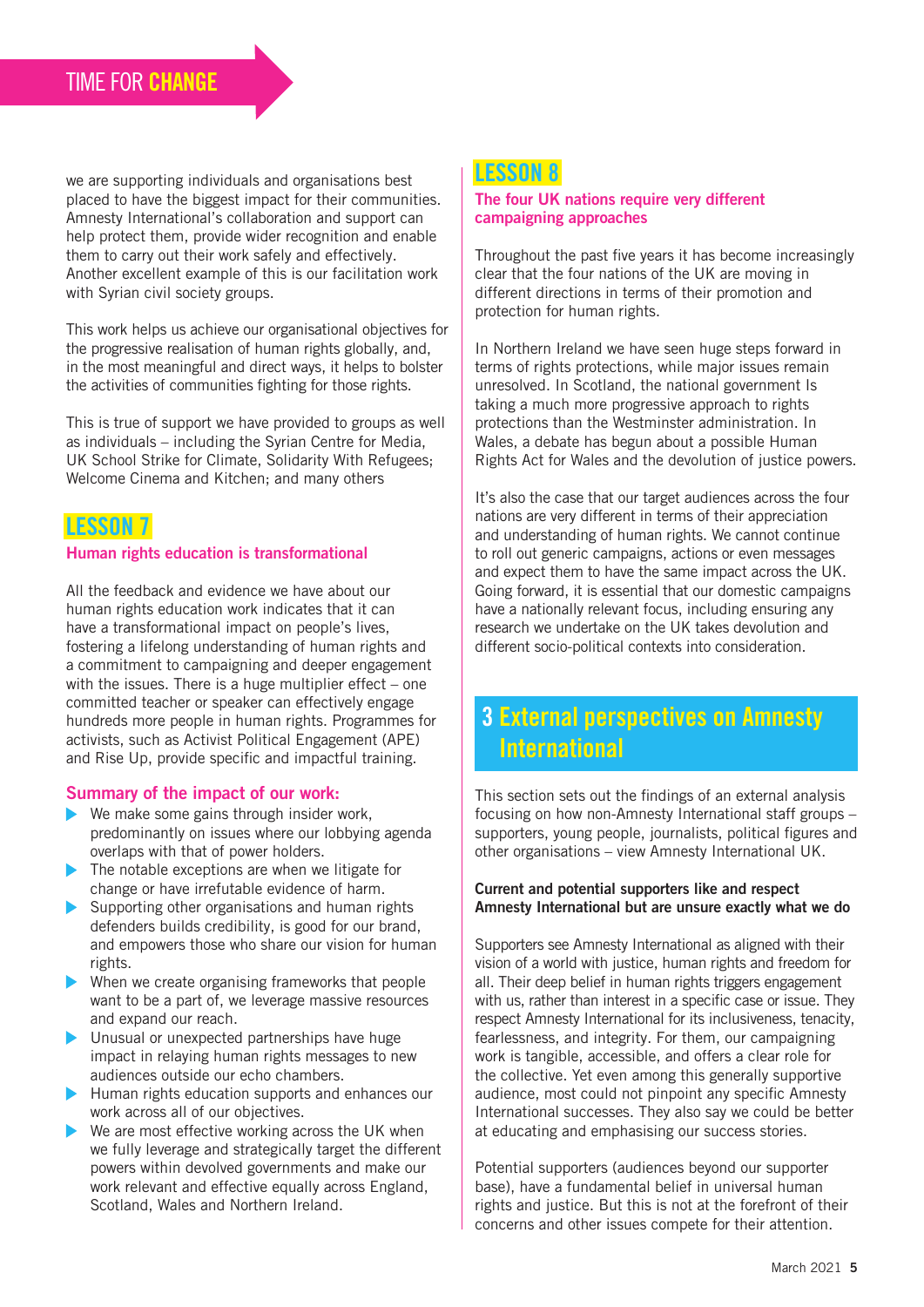They prefer to engage with international issues such as water or children's charities that offer tangible 'value exchange'. We lack current visibility across age ranges, unlike groups such as Change.org. Human rights feel 'lofty', distant, inaccessible, complex, and too removed from their world. They find it hard to engage with change at authority/system level as it lacks the emotional pull of individual stories. They question how their donations will be spent, a concern exacerbated if our work appears intangible or insurmountable.

#### Young people can see a role for themselves in Amnesty International, are eager to engage but currently have limited access

The issues of greatest concern to young people are climate change, biodiversity loss, racism, gender discrimination, and children's rights. We know this through polling by the International Secretariat, a consultation on Amnesty International UK youth strategy, and participants in Rise Up. Overwhelmingly, this group is unfamiliar with Amnesty International but has a strong belief in human rights. From Amnesty International they want support for campaigning and other human rights work, ie education, access to resources, money to fund their own initiatives, and ability to leverage our profile to create change.

#### Journalists respect Amnesty International, see us as an authority, and would like more original research

We have a good reputation among most journalists, primarily garnered through quality of content and relationship building. Both of these are fragile – and relationships would be hard to maintain without a Media Awards and with less research output from the IS. Our work cited positively by this group include our Individuals at Risk (IAR) work and work on Northern Ireland abortion. Journalists trust us as global experts in human rights. They would like to see more 'original' output eg research/reports on our issues.

#### The current government is broadly unsupportive of our work, except on some foreign affairs issues

It is a mixed picture with the current government. In some areas our interests align, such as in foreign affairs when our campaign target is a country the government is broadly hostile towards (eg Syria or Iran). In the UK some government focus on domestic abuse aligns with our work, though it fails to address our calls for support for migrant women.

Generally, our domestic agenda and government policy and political priorities are in staunch opposition, particularly on issues such as immigration, the Gender Recognition Act, access to justice, citizenship fees, arms sales, refugee family reunion, legal protections for human rights, the importance of an independent judiciary, the value of the Human Rights Act, the importance of accountability for war crimes etc.

Our political influence is supported through meetings with parliamentarians, providing submissions, research, briefings, and work on legislation. Our research is often quoted in parliament and used to challenge and scrutinise the government's work. Conversely, our research is used by the government when raising human rights issues and individuals at risk cases with other countries and UN bodies.

We have a constructive relationship with a broad range of UK parliamentarians. Many MPs and peers champion our work and raise our concerns in parliament and directly with government. Our relationships with opposition parties remain strong. We provide support and training to enable our activists to build constructive relationships with their local politicians. Our research shows that MPs are keen to engage with active Amnesty International groups or members in their constituencies.

Most politicians and political influencers do not regularly engage with human rights or see this as a high priority. They see the human rights agenda as wide, confusing and sometimes incoherent, and are put off by the idea of 'buying-in' to a broad agenda. Amnesty International UK needs to identify single issues we can work on with them.

Among those who have heard of us, Amnesty International is well respected for supporting prisoners of conscience, victims of torture and other abuses, and LGBT rights. However, this prestige seems to be waning. Many politicians are not clear about our priorities, some saying our campaigning is too antagonistic, picking holes and criticising rather than constructively engaging to achieve change.

In Scotland, where the devolved government tends to be more positively disposed to human rights, we have some good access and influence with ministers and other key political decision-makers and backbenchers. In Northern Ireland, we have good relationships with certain Ministers within Stormont's five-party government, as well as backbenchers across most parties, while others consistently oppose much of our agenda.

#### UK-focused human rights organisations see us a leader with good reach and activist base. But they want us to be fighting the bigger fights

External stakeholders regard Amnesty International as a powerful organisation with a strong brand. They see as particularly important our geographical reach across the UK, strong network of activists, and ability to bring international experience and expertise to national and local settings. We are respected for the quality of our research, for reflecting people's voices, and using our resources and expertise to implement human rights campaigns.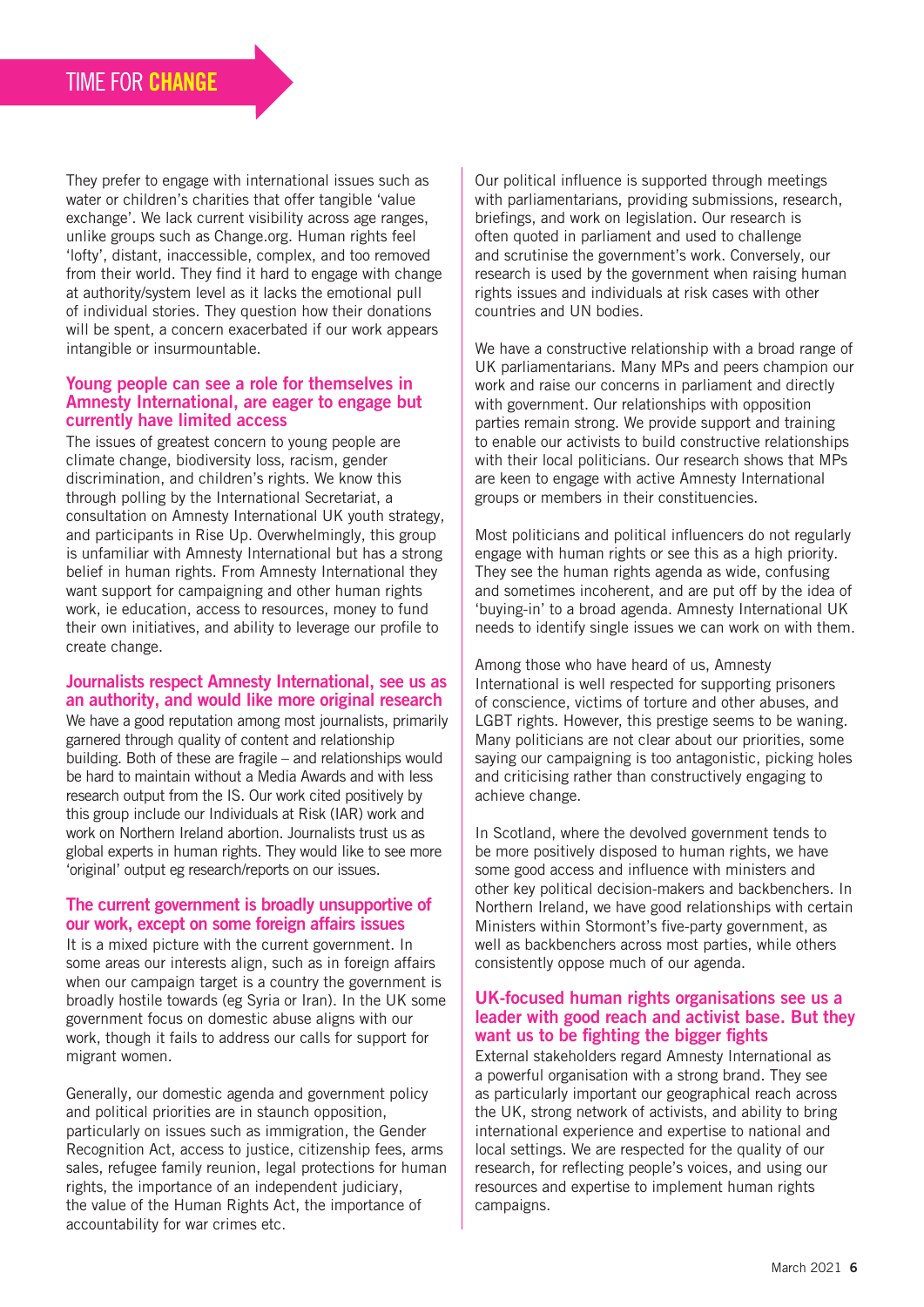Amnesty International UK's clear messaging and communications and ability to coordinate campaigns were praised by external stakeholders (consulted through National Council for Voluntary Organisations research and the I Welcome evaluation). Amnesty International UK was recognised for its role as an incubator, offering capacity and resources to enable networking and strategic thinking within the sector.

#### Summary of Amnesty International UK's position among external audiences

- ▶ We are still seen as authoritative and credible by political and media figures but the current UK government is largely unsupportive of our work. Opposition parties and devolved governments are more positive.
- Our agenda, and the 'human rights agenda' is not well understood by any audience
- ▶ Our brand is strong and respected, if not well understood, by the audiences we want to bring into our work.
- Young people want to be a part of Amnesty International but need a way in.
- Other human rights organisations recognise and respect us but want to see us fighting bigger fights.

# 4 The wider human rights landscape – who are the other operators and what can we learn?

This section sets out the wider human rights landscape in the UK and draws out some comparisons and some potential approaches to consider. Analysing the human rights sector though is a challenge – many organisations working on human rights issues would not typically describe themselves as such, our analysis focused on organisations who do explicitly use the language of human rights to describe their work.

From this review, we can see that most organisations taking an explicitly rights-based approach – are small, operate at a grassroots level, are generally led by rightsholders, and focus on supporting rightsholders on the ground.

Most human rights work is issue-based, focusing work on a particular group of rightsholders. In the UK, the majority of funded work that is explicitly human rights focused is based in London.

From a review of funded grants via the Grant Nav (an open platform to publish data on funding), 67 per cent of total grant funding for human rights projects were based in London. Current UK human rights work is focused on

defending the human rights of the most marginalised groups, for example young people in the justice system, often directly or intervening on individual cases to provide immediate support to individuals.

The other group of organisations working in the UK space have more of a 'legal' focus (run by lawyers, use the law as a key tactic for change).– Liberty; Reprieve; Redress; British Institute of Human Rights. These are our traditional partners and are seen as close to Amnesty International in terms of brand profile and similarity of issue.

More recently, we have seen the rise of new movements: Black Lives Matter, Extinction Rebellion and the School Strikes for Climate all call for solutions to the systemic inequalities and discrimination that drive multiple human rights violations and have been credited with shifting the narrative about what is possible and what solutions should be expected to these substantial challenges.

Systemic change or systems focused campaigning refers to attempts to address the root causes of social problems, which are often intractable and embedded in networks of cause and effect. It is an intentional process designed to fundamentally alter the components and structures that cause the system to behave in a certain way. Elements of systems-focused or systems change campaigning often:

- Challenge prevailing power relations and systems of oppression: either by tackling the most powerful political, social and economic forces or by building a new power base.
- $\blacktriangleright$  Deploy new narratives about the issues they are focused on – either by undermining exiting negative narratives (migrants are dangerous/pro-life) or by proposing new positive narratives (health is a human right/refugees welcome etc)
- **Diamagelerical** Organise in alignment with the values you want to strengthen: does not reproduce and internalise the oppressions that we seek to overcome, e.g. actively gives power to marginalised voices and communities.
- Propose an alternative as well as calling out a problem; seeks to inspire and create hope for change.
- $\blacktriangleright$  Build the wider movement of organisations who care about the same problems and are working on similar solutions, includes the voices of the most affected.
- $\triangleright$  Provide meaningful opportunities for individuals and communities to participate in creating change that can be clearly traced to the system wide changes the overall campaign seeks to make.

Looking slightly beyond the human rights sector, there are organisations – such as Amnesty International – that seek to incorporate more than one of these approaches (movement building; systems change; organising; use of the law; public campaigning; individual support) in their theory of change.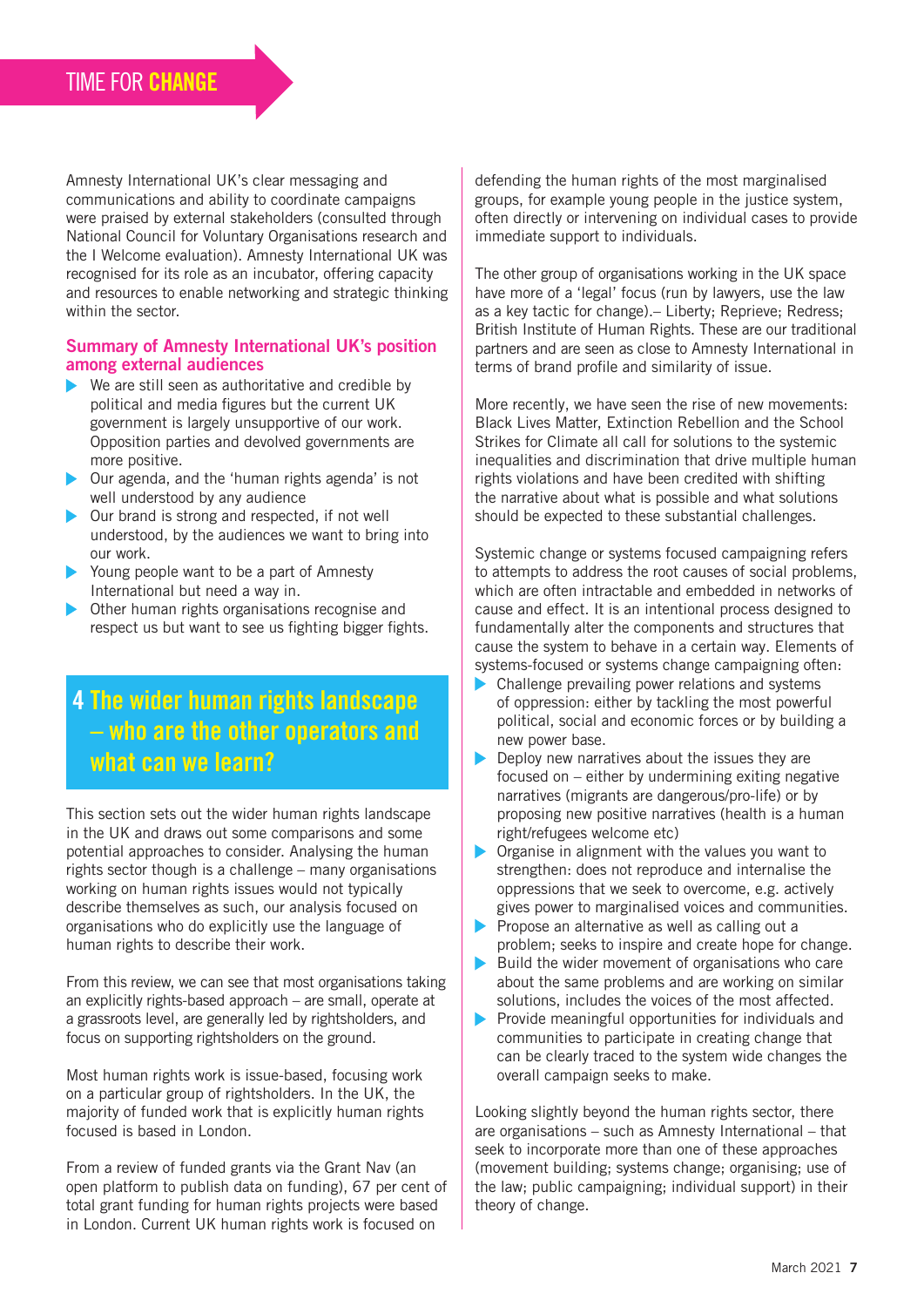- ▶ 350.org, an organisation working in this space, uses distributed organising and public campaigning to work on systems change. They have a visionary goal: *'350 is building a future that's just, prosperous, equitable and safe from the effects of the climate crisis'*. It has tangible steps to get there:
- 1 A fast and just transition to 100 per cent renewable energy for all.
- 2 No new fossil fuel projects anywhere.
- 3 Not a penny more for dirty energy.

It has major national and international campaigns around each of these objectives, as well as clear and engaging actions that groups and communities can organise around at the local level, from divestment campaigns to opposing new fossil fuel projects. 350 was built from the ground up as a grassroots movement, so it is not surprising this is the approach they take.

- Greenpeace is also incorporating systems thinking and long-term change into its work, and provides an example of how a big NGO can bridge this gap. For example, Greenpeace UK is currently running a campaign on the UK's transport system called [Transform Transport,](https://secure.greenpeace.org.uk/page/s/transform-transport?source=WB&subsource=ECCLEMPEWB01LY&utm_campaign=ECCLEMPEWB01LY&utm_medium=WB&utm_source=gpeace&_ga=2.134451953.1017483506.1601283193-1195879628.1599131246) which uses the government's proposed road-building scheme as a hook for talking about broad changes to the whole transport system, with asks on:
- 1 Ramping up investment in public transport, walking and cycling
- 2 Repairing the roads we have instead of building new ones
- 3 Making sure all new cars and vans are 100 per cent electric powered by 2030.

This approach includes local organising on road building, going beyond simply opposing road building, and offers concrete proposals for a different future. It comes from Greenpeace's extensive analysis in its A Green [Recovery](https://www.greenpeace.org.uk/wp-content/uploads/2020/06/A-green-recovery-how-we-get-there-Greenpeace-UK.pdf) from Covid-19, which proposes new solutions to the challenges facing the climate. This creates a link from meaningful local action to big, systemic change. The NGO does this alongside much more 'traditional' actions such as taking direct action to hinder oil and gas exploration.

#### A summary of the wider human rights sector in the UK

- Most organisations working on human rights issues are small and issue focused, and are not working on the structural drivers of human rights violations but rather their real-world consequences.
- Recent movements some supported by Amnesty International – are using people power to explicitly call for dramatic systemic change.
- Some bigger NGOs are using a mix of direct action, systems-change campaigning, and traditional forms of activism.

# 5 Narrative version theory of change

#### Our current theory of change

Our current theory of change holds true across most of our domestic and our international work and can be loosely defined as:

By building and exercising power – mobilising our movement, using our profile to engage parliamentarians, and campaigning to hold government to account – we can change human rights protections for the better and, in turn, improve the lives of the people who benefit from those protections.'

Under our current model we focus significant campaigning resource and capacity on stand-alone policies or practices that undermine human rights. In doing so we are not focusing on the conditions, systems or structures that create and perpetuate those violations. For example, we have undertaken work on specific aspects of the criminal justice and immigration systems but have not conducted sustained campaigns for change to those systems which would fundamentally address the structures that drive human rights abuses. We need to develop a model of campaigning that identifies underlying structural challenges through systems mapping, enabling us to deliver an incremental approach that achieves short, medium and long term victories.

Over the last five years, our attempts to influence decision makers – with some exceptions – have not worked. For example, in our work on refugees in the UK we are dealing with a Home Office that has been described as 'institutionally ignorant about race' – which is to say 'systematically racist'.

- A government that allowed the right to health to effectively fall by the wayside during the pandemic.
- Consistent rhetoric about undermining the human rights framework that protects rights across the UK

Internationally, we have seen the resurgence of exclusionary nationalism and populism from the USA to Brazil to India.

As an organisation we need to update our thinking.

- $\triangleright$  We need to consider and counter the causes of human rights violations, as well as the violations themselves.
- $\blacktriangleright$ We need to focus on making bigger, deeper, long-term changes.

This new theory of change will inform how we talk about our work and the changes we want to see. It sets out a way forward for working with others, and should help us to make decisions about where and how to invest our resources.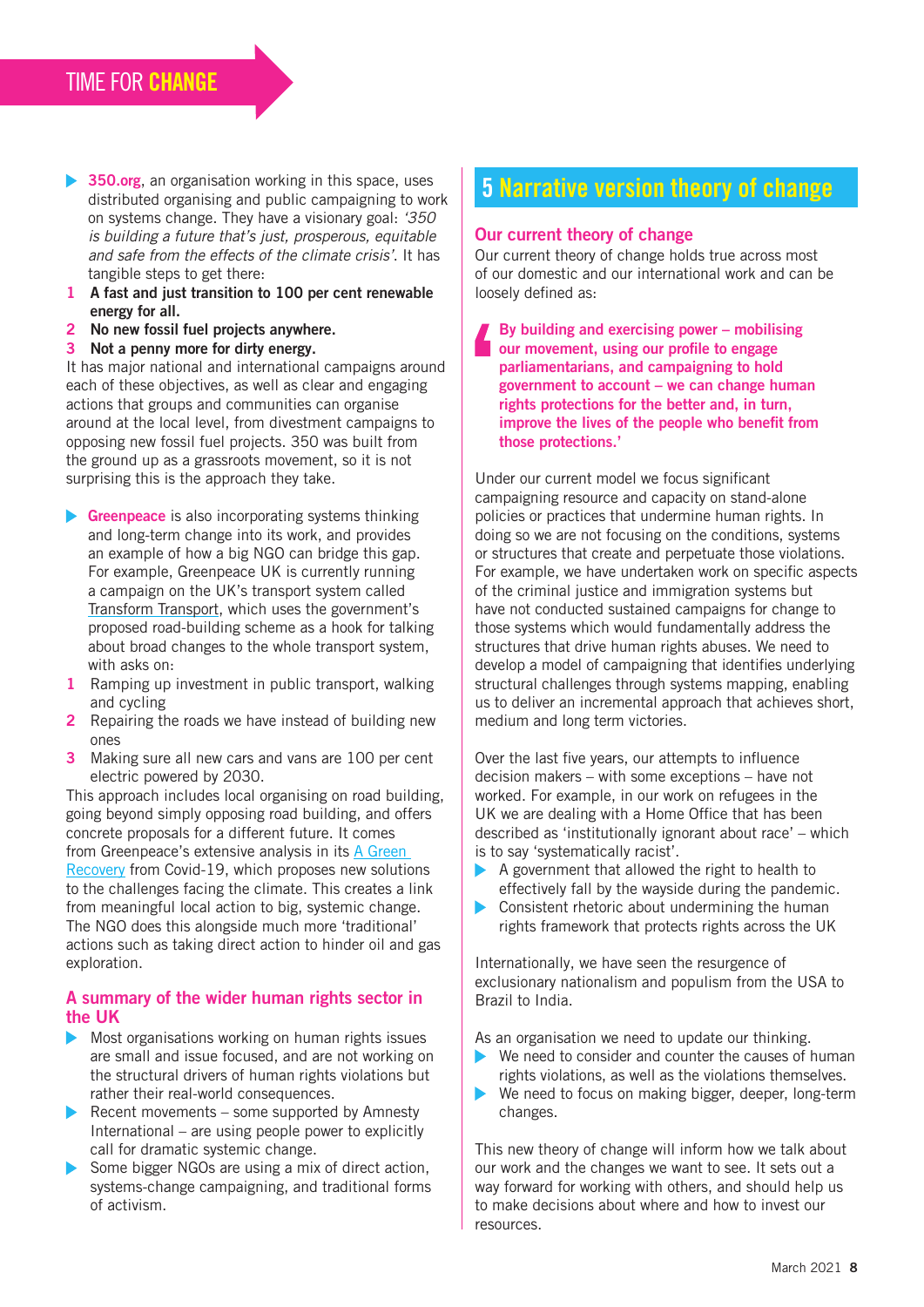Some of what is set out here is what we already do. There are some things Amnesty International has to do and say because if we don't, no one else will. But in other ways this is a shift for us as an organisation – a shift that starts with the idea that our vision of a just world – one where everyone can live a life of freedom and dignity because human rights are valued and upheld – will never be realised unless we start to address the root causes of human rights violations.

The current global crises – from systemic racism and police violence to migrant flows and the climate crisis – are sustained by a system of policies, practices and attitudes that require a powerful response. The human rights framework provides clear solutions to these challenges, yet this framework is under great strain.

We know from our history that when we come together and campaign for massive change we can create huge wins – from realising equal marriage in Northern Ireland to securing the Arms Trade Treaty. If we focus only on harm being done right now, we will fail to build the foundation of generational change. The ground we are fighting on will become narrower and more contested.

But in this struggle we are not alone – we are part of a global 10-million-strong Amnesty International movement allied to like-minded people who care about our future and want to come together to realise a similar vision.

#### Moving towards systemic change

Racism, inequality, the climate crisis, polarised and polarising politics, and other systemic problems undermine our efforts to create sustained change. If we only focus on the results of these systems – for example, immigration policies developed as a consequence of racism – we will miss the opportunity to tackle the real issues.

As the leading human rights organisation, we should be telling a powerful story of the better, fairer world we want to see. We should be working with allies and partners to seed ideas and work towards change.

For this approach to be successful, the new theory of change argues that we need to:

- ▶ Change attitudes about human rights
- $\triangleright$  Build a movement powerful enough to bring about our vision
- $\blacktriangleright$  Imagine and start to campaign for big, systemic changes, winning small victories along the way

The new theory of change is circular, not linear. As our movement grows, so will our ability to win campaigns. As we win campaigns, we will change attitudes to human rights. As attitudes change, our movement will grow. Our strategic decision making should prioritise projects that combine these three ambitions.

#### How this will shape our work

Across the world Amnesty International is known and respected for speaking truth to power and taking on fights others would not. We will continue to call out human rights violations as they occur, and short term, tactical and responsive work will remain key. But for our strategic priorities we will start to build up wider-ranging campaigns with 'big shifts' (long term, major changes across whole areas of policy) at their core.

To achieve our objectives, we will:

- Campaign with and through the movement with rightsholders at the centre
- Grow the human rights movement through community organising and mobilisation
- Use the law to achieve specific human rights changes
- Maximise human rights education which helps us  $\blacktriangleright$ achieve the three outcomes above, and supports, reinforces and enriches all other activities.

#### Supporting mechanisms

Engaging people in our work, fundraising, and carrying out policy analysis, research, media work and PR will help Amnesty International to grow as a brand, maintain our legitimacy with key external audiences, keep the movement together, and retain our credibility and authority. This in turn will help us to have a greater impact and create the changes we want to see.

# 6 A complete theory of change

#### Vision

A just world where everyone can live a life of freedom and dignity because human rights are valued and upheld.

#### **Mission**

Our mission is to work with individuals and communities to build a sustainable movement to defend and promote human rights in the UK and globally.

#### Long-term outcomes

We will work to ensure:

- $\blacktriangleright$  All people are treated fairly and live lives of dignity
- Everyone's human rights are respected, promoted ь and protected
- Human rights abusers are held to account and victims  $\blacktriangleright$ of violations have access to justice and reparations

#### Two fundamental shifts are needed to bring about these changes:

- $\blacktriangleright$  Human rights become a legal and social norm in the UK and around the world, and are progressively realised and implemented with adequate resourcing.
- $\blacktriangleright$  The systems that create and sustain human rights violations are replaced with ones that protect and promote the human rights of everyone.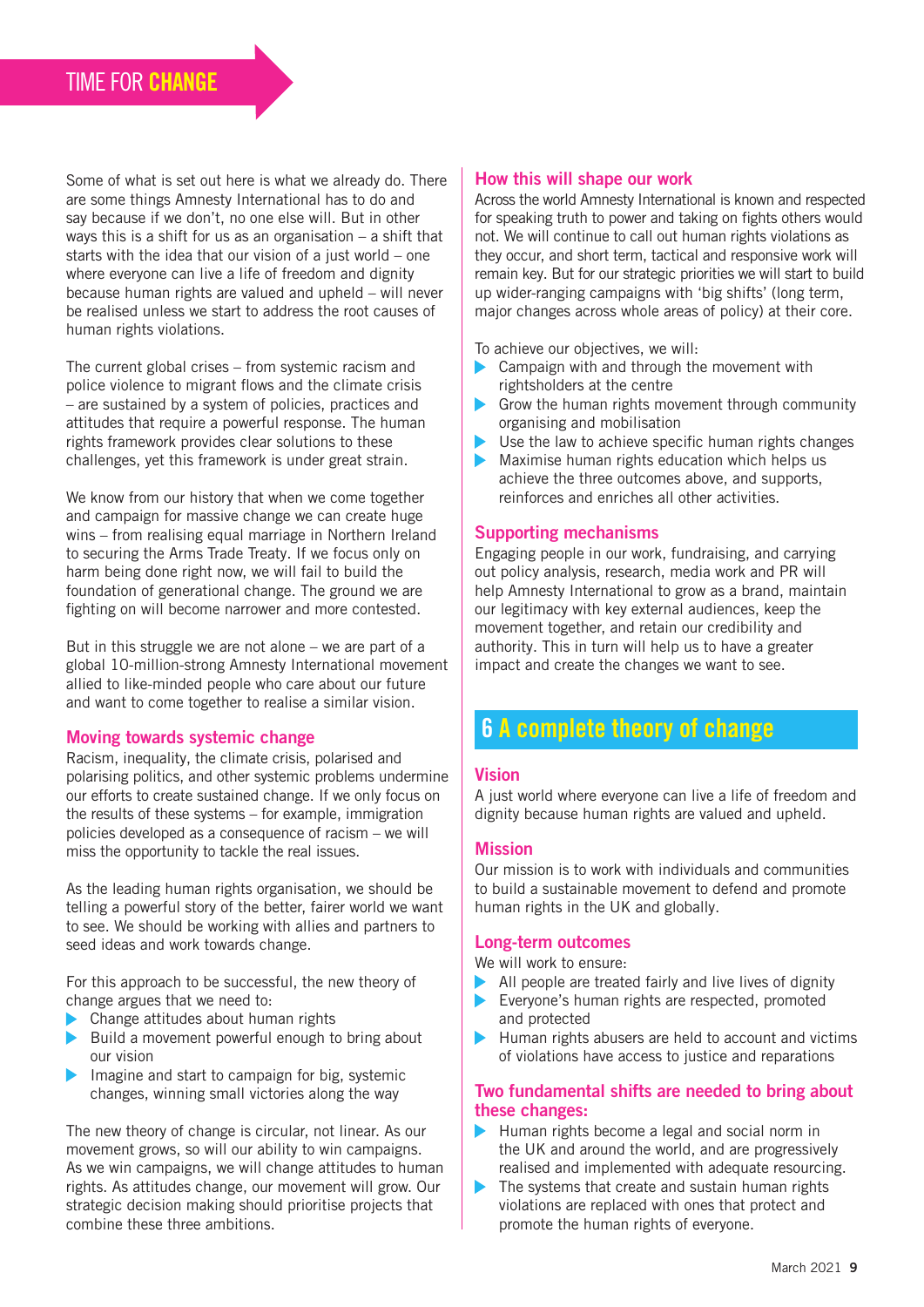#### To bring about these fundamental shifts, we will focus on achieving the following strategic goals by 2030:

- $\blacktriangleright$  Human rights will be better understood, valued and defended by increasingly large sections of the public. Racist, sexist, misogynistic, homophobic, transphobic and other stereotypes that facilitate human rights violations will be declining in public and political discourse.
- More people, especially people or groups who currently have less social power, have the connectedness, access, protection, resources and will to stand up for their rights and those of their communities.
- Amnesty International UK and our partners will have won key human rights victories on the way to securing long-term sustainable change for people in the UK and around the world.

We want to make big shifts in how human rights are understood, valued and protected. To change behaviours in this way, we need to change people's attitudes to human rights through campaigns, communications, education, and activism. We need to make real-world changes that fundamentally improve how large groups of people are treated. And we need to build a movement of people who share our vision. Progress in one area will support progress in others. As our movement grows, so will our ability to win campaigns. As we win campaigns, we will change attitudes to human rights. As attitudes to human rights change, our movement will grow.



#### Strategic Goal 1 – Change attitudes to human rights

*By 2030 human rights will be better understood, valued, and defended by increasingly large sections of the public. Racist, sexist, misogynistic, homophobic, transphobic and other stereotypes that facilitate human rights violations will be declining in public and political discourse.* 

All our analysis and feedback highlighted the need to address the decline in support for human rights among the public, in the press, and in political discourse. This theory of change argues that to bring about sustainable change domestically and internationally, we must:

- $\blacksquare$ Proactively name the problem and its causes – racism, xenophobia, misogyny, and ableism, among others
- **►** Undermine the narratives and stories that demonise oppressed communities and human rights and replace them with positive alternatives
- Invest in building a greater understanding of human rights across society.

Our campaigns, media and communications, and education work are the channels through which we share these narratives.

- $\blacktriangleright$  Indicative activities These are the kinds of activities that will contribute to the achievement of this outcome.
- 1 Strategic campaigns and communications to re-frame and shift long-term narratives about human rights.
- 2 Media and PR to share our narratives and values.
- **3** Education work to inform and inspire people to understand and value their rights.
- 4 Partnership building particularly with 'unusual suspects' (organisations, individuals or groups who reach and engage audiences and targets we do not – eg local media as per Suffragette Spirit above or football clubs as per Football Welcomes) – to shift narratives about human rights.
- **5** Sensitisation work with Amnesty International UK staff on the intersections between different forms of structural oppressions and human rights violations.

#### How we need to work

To achieve our objectives, Amnesty International UK must take a long-term, values-based, positive approach to our strategic communications, seeking to seed and embed new narratives about human rights, and proposing positive solutions to the major challenges we face.

The communications strategy provides a clear grounding for how to approach this work. This is reinforced by the Impact of the Movement (IOM) strategy, Football Welcomes, Pride inside, Suffragette Spirit, Still Marching, and our education work. With our media and PR skills we can develop a long-term approach to shifting narratives, building on and connected to our organising, activism and education in communities.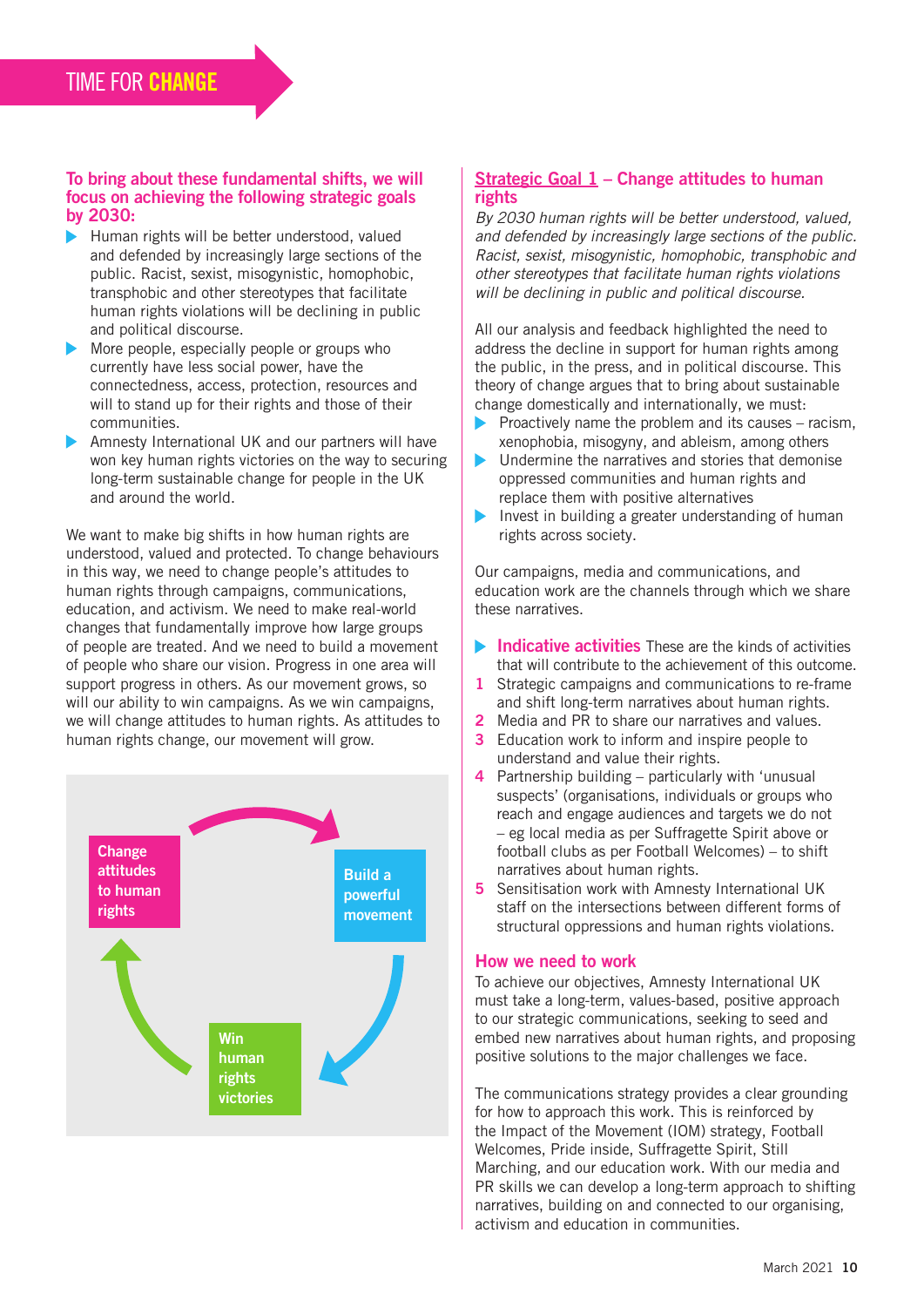Our long-term strategic human rights priorities (see section on proposed approaches to implementation) should use this approach to strategic communications.

We will need to establish how to benchmark and monitor these changes.

#### Feedback on this approach

There was consensus across all audiences that this approach is the right one for Amnesty International. Many respondents said it also lends itself well to movement building – building support in communities for positive solutions to human rights challenges.

#### Strategic Goal 2 – Build a powerful movement

*By 2030 more people, especially people or groups who currently have less social power, have the connectedness, access, protection, resources and will to stand up for their rights and those of their communities.*

To achieve major, wide-ranging human rights victories we'll focus efforts on supporting the growth of a bigger, stronger, more diverse and inclusive movement of people. People should be at the heart of everything we do  $-$  it is here that power, legitimacy and relevance lie. We must continue to engage with the public on human rights issues and our work, but also focus on what people do once they are engaged, not simply on how many of them there are.

We need to better understand how different struggles are interlinked, and use that sense of solidarity to connect with communities.

- $\blacktriangleright$  Indicative activities These are the kinds of activities that will contribute to the achievement of this outcome.
- 1 Community/distributed organising on human rights issues of relevance to impacted communities/groups and their allies.
- 2 Education and training for individuals and groups on using human rights and campaigning to create change.
- 4 Development of internal processes and ways of working that facilitate community-led campaigning on human rights issues.
- 5 Continuing work to make Amnesty International UK an anti-racist organisation across our staff body and our movement.

#### Strategic Goal 3 – Win human rights victories

*By 2030, Amnesty International UK and our partners will have won key human rights victories on the way to securing long-term sustainable change for people in the UK and around the world.* 

Our analysis and evaluations make clear that while we are winning some victories in the UK and internationally, we

could be doing more to campaign for bigger, longer-term human rights change. Amnesty International is seen as a global guardian of human rights and needs to retain a broad coverage of issues, so we need to be in the story and in the moment. However, to create the ambitious change that is called for, we need to work to impact the key drivers of human rights violations, and build sustained support for our call and action to make them a reality.

- $\blacktriangleright$  Indicative activities These are the kinds of activities that will contribute to the achievement of this outcome
- 1 With rightsholders at the heart of our work we will build campaigns with and for them, focusing on the issues that impact them and their communities. We will deploy distributed organising methods. (Distributed organising activates a network of selfstarting supporters in multiple locations. It draws on the initiative and energy of supporters to start groups and lead teams eg locally targeting MPs on a specific human rights issue).
- 2 Build coalitions across the political spectrum to propose positive solutions to the causes of inequality, discrimination and demonisation.
- 3 Advocacy with local and national authorities to ensure human rights are protected and respected.
- 4 Maintain and build new partnerships with human rights defenders and organisations in the UK and internationally.
- **5** Educate and train people to become activists. advocates and campaigners on human rights issues.
- **6** Research and document human rights violations.

#### How we need to work

We will build long-term campaigns designed to disrupt and challenge the systems that drive human rights violations, as well as the violations themselves. Linked to Outcome 1, we need to develop and push positive narratives about the changes we want to see. These projects would be large in scale and duration, focused on proposing and campaigning for significant, currently out-of-reach changes. This doesn't mean we won't seek to win until the big change is ushered in; but we will link any incremental change to the bigger picture.

These campaigns require research, participation of individuals and groups affected, and flexible planning. They also need effective distributed organising and movement-building, Educational activities will increase support and engagement with the campaigns, particularly at a community level.

We need to build broad, innovative issue-based coalitions, prioritising those who push for radical change and providing support such as training and protest monitoring.

Our strategic communications must frame our work as effective over the long term. To talk about 'changing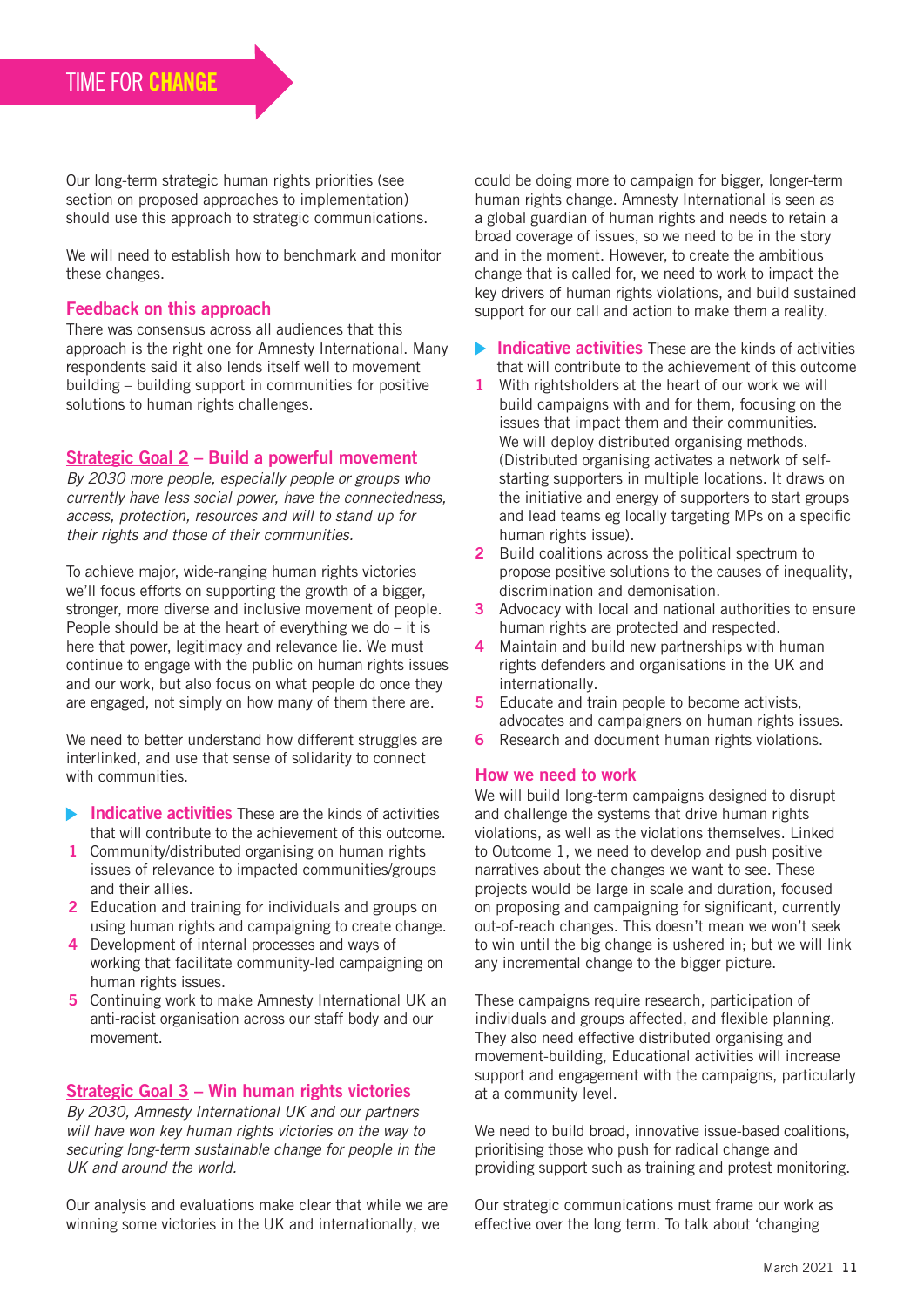systems', for example, can alienate audiences. We need to clarify the links between the big changes we call for and meaningful local actions.

For our work on the structural drivers of human rights violations to be effective, we need to continue with our internal efforts to become an anti-racist organisation, and include an analysis of racism as a driver in our public work.

Feedback on this approach has been mixed. We will need to spend time embedding an understanding of this approach to campaigning, and what exactly we mean by 'systems-focused'. Some audiences see this as Amnesty International suggesting we develop ideological campaigns designed to undermine capitalism or neo-liberalism. This isn't the case. Systems-focused campaigning is about shifting power dynamics that block change on a particular issue (eg a weak, uncoordinated civil society that mainly excludes oppressed groups). It is about overcoming the narratives that maintain the status quo, and building up a broad base of support to tackle entrenched ideas and policies that lead to negative human rights outcomes.

#### How we need to work

Over this period, we will work to build a movement that is diverse, inclusive and effective, in which decisionmaking power will be distributed more evenly through the movement and specifically to activists. We will continue to build a hybrid organising and mobilising model as per the IOM strategy.

Our ambition will be for the majority of our organising to be around our stated priorities and we believe that our work on economic, social and cultural rights, and anti-racism in particular, will provide an opportunity for activists to root human rights in communities in the UK. Where communities or activists want to organise around issues that fall outside of our priorities, these issues will have to be within the parameters of Amnesty International policy and values, including anti-racism and we will organise ourselves to enable this.

This will require significant investments in training for staff and activists and we'll need to build strong frameworks within which people can design and deliver campaigns and activism relevant to their communities.

We will encourage and support leadership from rightsholders and to help activists do that where they aren't rightsholders themselves.

We will become less London-centric as an organisation. Our Head Office being based in London will not be a barrier to leadership and participation of staff and activists based across the UK. We will develop our work with an understanding of its impact across the whole of the UK, including the whole of England. This will inform what we work on, how we consider power and how we communicate.

Through our strategy we will recognise the different powers and opportunities presented by devolved government and increase the way in which we are able to make our work relevant and effective equally across England, Scotland, Wales and Northern Ireland.

# 7 Primary mechanisms for change

We have three primary mechanisms and one cross-cutting mechanism for achieving the strategic goals in the previous section. Some are articulated under activities but clearly spelled out here. In making decisions about resourcing, we should prioritise delivering these areas of work.

#### Primary mechanisms

- $\blacktriangleright$  Public campaigning with and through the movement, working with and creating leadership roles for the individuals and communities most impacted by the issues at hand. We will build campaigns that win human rights change now, but also put us on a trajectory of addressing systemic issues and help us build towards a better future. These campaigns will be based on research, advocated for with parliamentarians, civil servants and government, and supported by strategic communications and litigation, and will address the drivers of human rights violations as well as the violations themselves. Under this model we will focus on campaigns that can unlock change on a wider scale.
- Community/distributed organising and movement building, including supporting individuals and human rights defenders and organisations. The strength of the Amnesty International movement and the human rights movement in the UK is central to our theory of change.
- $\blacktriangleright$ Using the law will become an increasingly important tactic to be utilised within a wider public campaigning approach that centres on the voices and action of individuals and communities. Amnesty International UK is increasingly turning to the law to instigate change on specific human rights issues where our agenda and the government's diverge.

#### Cross-cutting mechanism

 $\blacktriangleright$  Human rights education. Directly and indirectly this supports the achievement of the three strategic goals listed above, and supports primary mechanisms for change. Human rights education stands alone as a programme, and also supports, reinforces and enriches our other activities.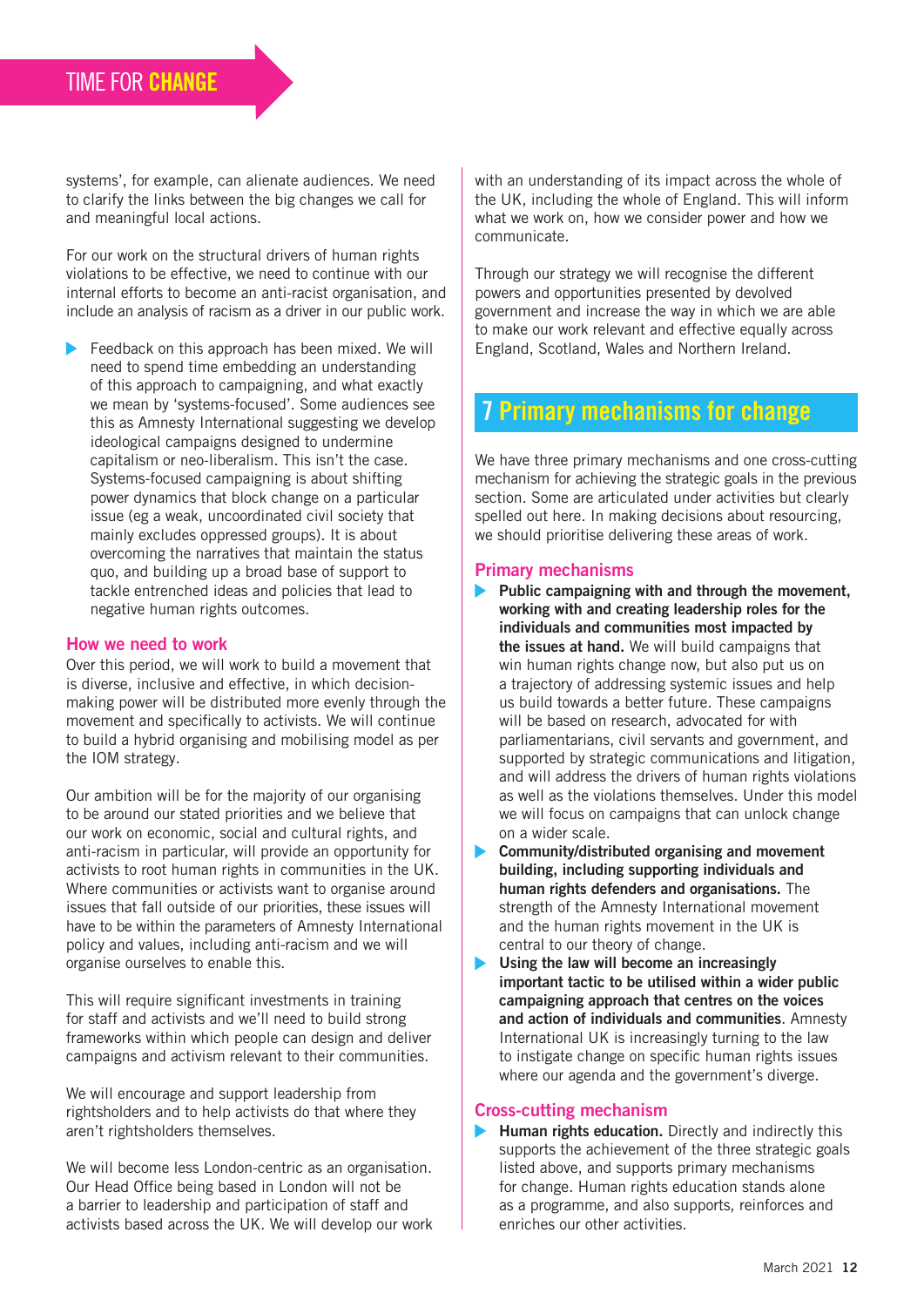# 8 Supporting mechanisms for change

These supporting mechanisms for change enable us to deliver the activities above. They are also impactful in their own right, contribute to our strength as an organisation, and help facilitate the primary mechanisms for change.

#### Engagement

Engaging target audiences is key for delivering many of our organisational objectives. We need people to win campaigns. If we want to communicate new narratives about human rights it will be as much through our mass communications channels as anywhere else. We fundraise and recruit through these channels. To bring new and different people into our work and develop them into leading activists, we need to engage them. Engagement should not be an end in itself, but a means to other ends, each of which we should clearly identify when we pursue this approach.

#### Policy analysis

Policy analysis is incredibly important for the credibility of Amnesty International UK, ensuring our work stands up to scrutiny. It should reinforce our primary mechanisms for change, support our campaigning and organising, and providing the basis for our legal challenges.

#### Research

The Amnesty International movement underpins campaigning with research, which is key to the success of our theory of change but does not make change happen on its own. To achieve the recommendations in our research reports and briefings, we need to organise, mobilise and campaign.

#### Media and PR

Media and PR work is critical to Amnesty International's brand reputation, and we are known for doing this well. The media helps us to ensure we remain in the public eye and is often a vital element of our local, national and international campaigns. Our media team is already broadly organised along these lines with some elements of the team focusing on reactive news and IS output, and the other on our strategic campaigning objective.

#### **Fundraising**

Fundraising makes all of our other work possible. Amnesty International UK is also one of the largest funders of the global movement.

## 9 How we should deliver our work

Throughout the consultation period, we have talked about how Amnesty International should deliver our work in order to create the desired change. The quality indicators below are the ones that came up most consistently among different audiences.

#### We need to learn to be rightsholder-led

We have a lot to learn about creating campaigns and projects that enable safe and effective rightsholder leadership. We need to reflect on the power dynamics that exist between us and those we would seek to partner with and platform'.

#### Projecting a positive vision for the future and telling positive stories about change

There was strong support for more positive and hopebased communications from Amnesty International. This theory of change sets out that people want something positive and exciting to get behind, rather than simply calling out human rights violations. Much of the most effective organising around the world provides a large and exciting vision people can rally behind.

#### Centring human voices and stories in our communications

This comes through in our fundraising proposition work, and is something we are known for. To deliver our theory of change we need to keep talking about the people who make our work real and whose lives our work has an impact on.

#### We need to engage people's feelings and beliefs…

Young people will play a leading role in our work. Over the strategic period we will prioritise engaging, inspiring and enabling young people to participate in all forms of Amnesty International's work.

#### Non-party political but entirely partisan about the issues we care about

Not party-political but unequivocal about the change we are building towards. Where possible we will seek to build consensus on issues that matter to us. In calling out inequality and injustice, we will be bold in our demands for change, even if they alienate some audiences.

#### Relevant, welcoming, inclusive and accessible

The need for Amnesty International to be all of these things runs through our external audience analysis (potential and existing supporters, young people, activists) and IOM strategy. Our work needs to be relevant to people's lives, from an activist perspective, and to issues that affect them. Strong feedback from the Activism Sub-Committee said that Amnesty International is almost entirely absent from marginalised faith and ethnic minority communities in the UK. On the need to be more welcoming, the feedback showed that for many, Amnesty International is seen as 'distant' with high bars of entry for activists. Inclusivity, accessibility and relevance are closely linked.

#### Credible and evidence-based

Amnesty International's strength, for many, comes from our research and evidence and across audiences this was seen as critically important.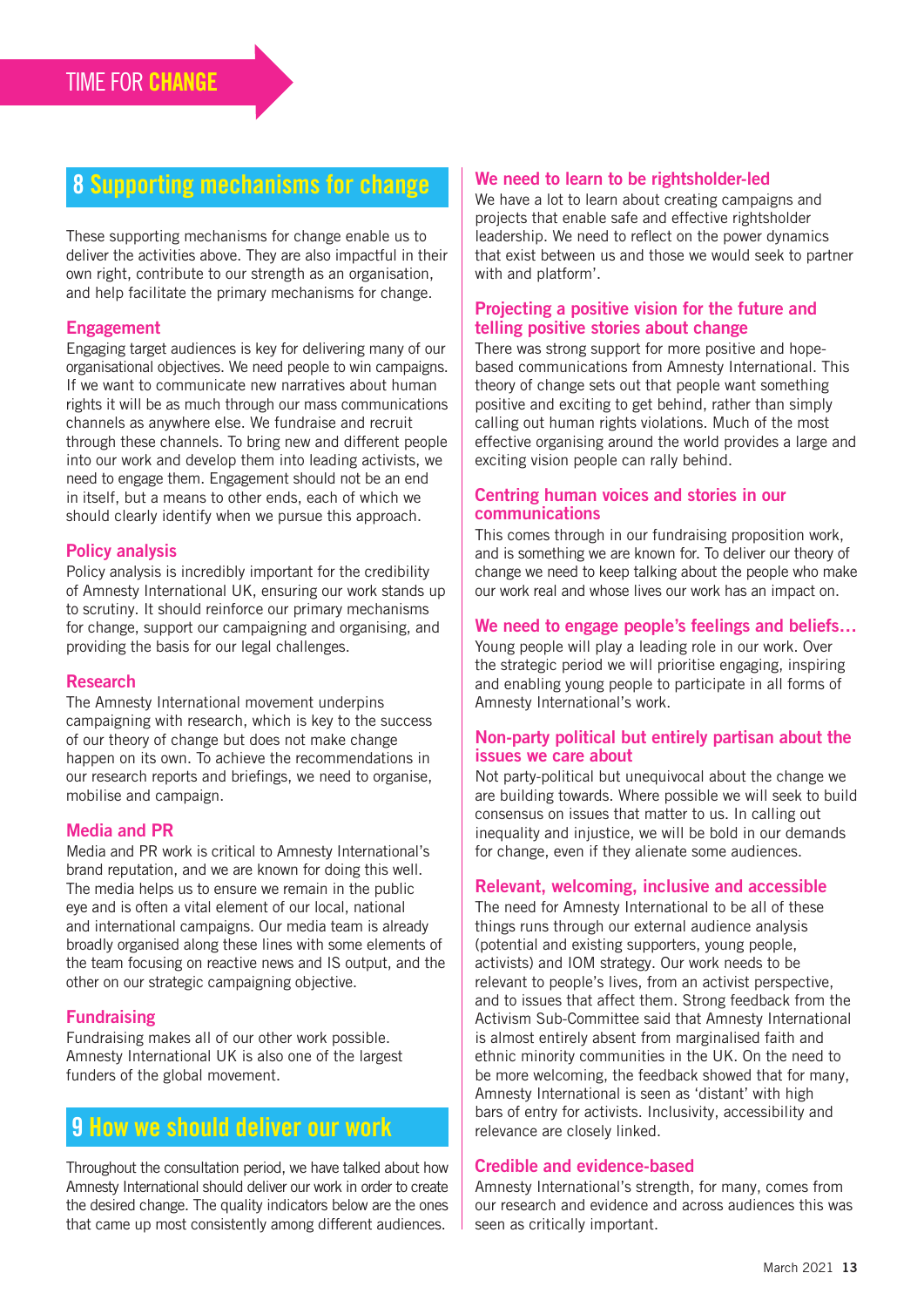#### Ethical and effective

Our work has to be ethical and safe, portraying individuals and communities in ways that respect their dignity and agency, puts them at no risk; and is as effective and impactful as possible. We need to continue to embed our ethical framework and support deep and continual learning from our campaigning and activism.

#### Sharing power and platforms with human rights defenders

Our external work over the past five years has shown the enormous impact in the lives and work of human rights defenders that Amnesty International support and solidarity can bring.

#### Challenging our own internal biases on issues like race – and also our own ideas of human rights campaigning

To be a modern movement we need to continue to address our own lack of knowledge and biases, in policy and campaigning, as well as our internal cultures and practices.

#### Addressing power imbalances within the Amnesty International UK movement

We have a huge amount of power and this creates a dynamic in our interactions with others – this is reflected in our internal structures and activists.

#### Innovative and take risks

All audiences consulted want Amnesty International UK to be more innovative. Staff want more time and space to be given to innovative projects, recognising that with room to breathe unorthodox ideas can take hold and make big changes. Activists want to be empowered to innovate on their own terms and to try things, fail and learn.

# 10 Our key enablers

Across the above activities, Amnesty International UK has a set of supporting policies, practices and approaches that enable us to deliver our work ethically and effectively. Investing staff time, energy and resources into understanding and confidentially using these enablers will be key to achieving our vision.

#### Our ethical framework

As we increase the breadth and depth of our work with rightsholders and impacted communities we'll work jointly to create research and communications that that tell their stories and platform their concerns. Our ethical framework for active participation and informed consent helps to ensure we do this safely and responsibly.

#### Monitoring, evaluation, and learning

As we develop and implement our new strategy, we must apply the right approaches to monitoring, evaluation and

learning across the organisation. We must learn from our work and fully understand the impact we if we are to be effective.

#### Risk assessment, due diligence and safeguarding

Our ambitious new strategy proposes relinquishing control and collaborating widely. To deliver this safely and responsibly, it is essential that we undertake careful risk assessment on new projects, due diligence on potential partners, and safeguarding of our staff.

#### Our brand

Amnesty International's brand was constantly referred to as a key enabler of our successful work. 'Trusted', 'respected', 'prominent' were words repeated in describing our organisation. External respondents say our research, media work, and uncompromising position on important matters give us this credibility, which is recognised by the public, the media and political figures.

#### The human rights framework

Throughout the consultation period, a question arose about our understanding of and use of the human rights framework. It is core to our mission but little understood internally.

#### Partnership building

Running across the above approaches is the need to keep fostering and developing new and innovative partnerships to support the delivery of our primary mechanisms for change.

# 11 External barriers to achieving our theory of change

These are some of the many barriers articulated by respondents across all sessions.

- An uninterested or oppositional public. External analysis and work with Opinium and the NCVO highlighted a public increasingly disengaged from human rights or actively opposed to them. In many cases this manifests as a feeling that human rights 'aren't for me', and are primarily there for the benefit of prisoners or terrorists. The increase in conspiracy theories, belief in 'fake news', and distrust of the BBC and 'mainstream media' combine to leave sections of the public distrustful of our message and of outlets that amplify our messages.
- Free speech. Several stakeholders identified freedom of speech as an aspect of human rights law that is increasingly problematic. The lack of understanding (or agreement) on boundaries of free speech has made it harder for Amnesty International and other human rights organisations to respond to the media, a populist critique of human rights law,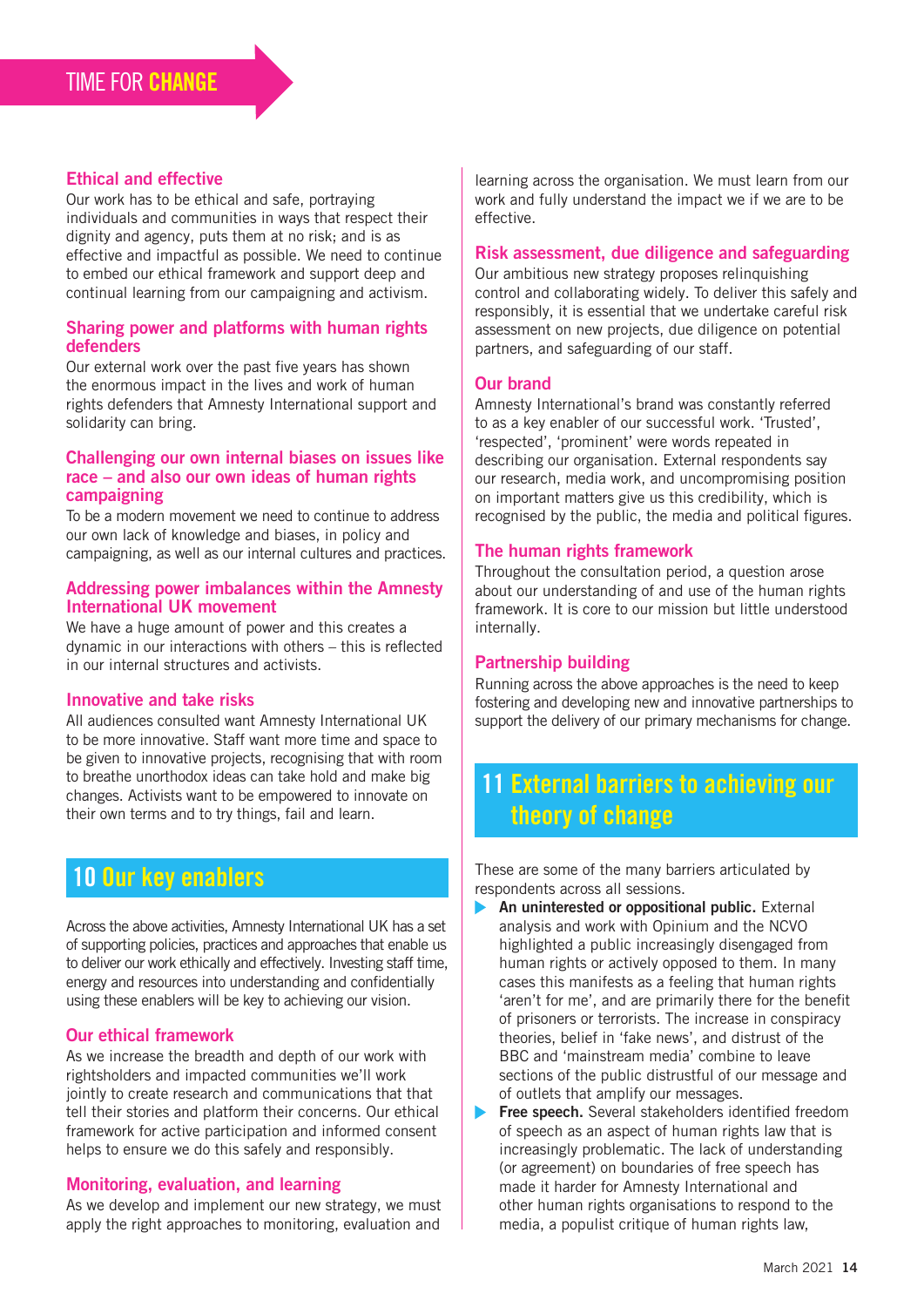and the regulation of hate speech. With freedom of expression likely to be a major strategic direction, we will need to address this challenge.

- $\blacktriangleright$  Structural racism and white supremacy. Amnesty International UK has taken steps to acknowledge the issues of white supremacy and structural racism – but it is also acknowledged that our current analysis of the drivers of human rights violations often does not take these into account. Many respondents argued that without this analysis, we will not be able to pursue meaningful change, particularly on UK issues.
- $\triangleright$  Polarisation. Amnesty International is viewed by many as a left-wing organisation, even though we aim to be firmly apolitical. Given the current and increasing schisms in the UK (remain/leave; left/right, etc) finding a platform that can bridge these divides will be a challenge.
- **Current political reality.** The current government was discussed by many participants as a major barrier to winning human rights changes and, indeed, preventing a regression.
- **Challenging resource context.** The Covid-19 crisis and recession will impact us financially and in terms of how we deliver our work.

# 12 Internal barriers to achieving our theory of change

Throughout the consultation, respondents raised barriers and challenges to this proposed theory of change. These barriers should be addressed as part of the strategy development process.

- $\triangleright$  Our struggle to prioritise and organise behind priority issues and areas of work. Staff would like to see a clearly set and agreed group of priorities that we commit to as an organisation. There are many competing ideas about what should be prioritised, from issues to projects and strategies.
- $\blacktriangleright$  We do not have a consistent understanding of what campaigning is and is not. This will need clarifying.
- $\blacktriangleright$  Among activists there is a feeling of frustration around how committed Amnesty International UK is to handing over meaningful decision-making and implementation power, an important step in realising this theory of change. An implementation priority should be on establishing the processes and/or trialling ways of working with Community Organising to enable activists to organise meaningfully.
- $\blacktriangleright$  We do not have a culture of embedded evaluation and learning and our current processes are not well understood or followed. This is flagged primarily by staff but it also impacts on our activism – where we not collecting information systematically. To effectively implement this theory of change we need to do more to embed and improve these processes.
- We currently lack policy and analysis on the structural drivers of human rights violations. There is a strong desire to work on racism and its impact on policy making in the UK, for example, but as an organisation we do not currently have policy or analysis on this. A substantial investment of time and resources is needed to establish this.
- The internal 'class structure' at Amnesty International UK was raised in feedback sessions. There is a belief among staff that certain teams are privileged with more power and influence than others.
- Among staff there is a sense that there is a lack of understanding internally about what human rights actually are. It was noted by several teams that we also do not have a common, widely understood definition of campaigning or community organising.
- Staff and activists fed back a belief that we are struggling to bridge the gap between online engagement and deeper activism. This is something we need to address in the development of the next strategic plan.
- Tech. This issue came up repeatedly. Amnesty International UK was seen as behind the curve in terms of how we use tech. The IS tech team were held up repeatedly as a good example of using new tech to tackle human rights violations. Amnesty Decoders and the use of open-source data were both cited as things we could learn from.
- $\blacktriangleright$ Retaining a long term strategic focus. This can be a challenge with an annual democratic process that can alter or shift our limited campaigning resources onto new issues on a yearly basis.

# 13 Putting our theory of change into practice

If within a systemic issue – let's say racism – we can identify broad areas of public policy (also called systems) influenced by racism that do not properly protect human rights or within which rights are routinely violated – let's say the immigration system – then we have a 'way in' to that systemic issue.

Working with impacted communities and rightsholders we will identify positive alternatives to the current system that are rights respecting and fair – let's say an immigration system that 'by 2030 puts people first, is no longer racist, and treats all people fairly, equally and humanely'. 'The current immigration system is racist and de-humanising. We're working to build one from the ground up that puts people and their rights first.'

Working with rightsholders we can then start to talk publicly about how that system could be better re-designed, and